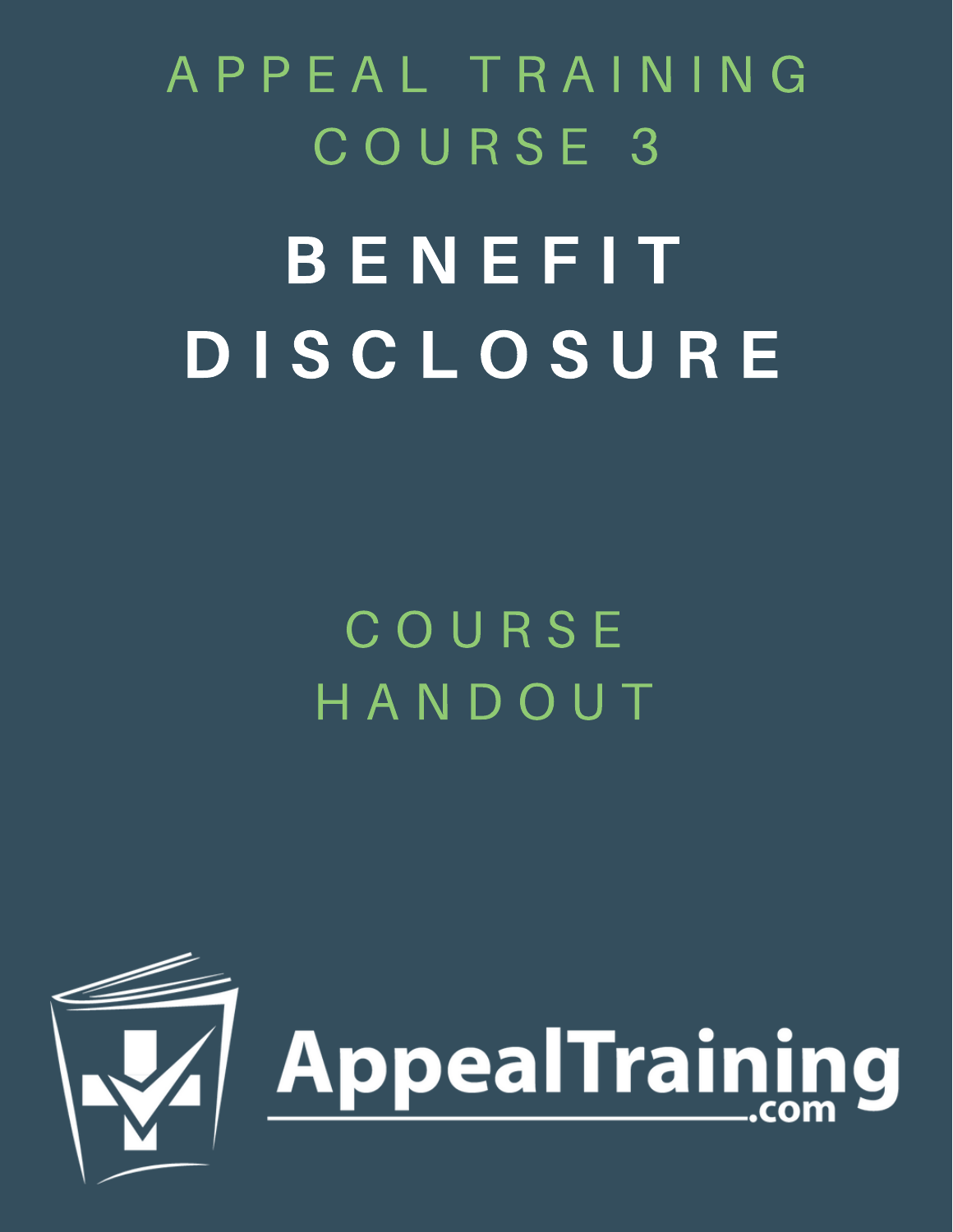# **Benefit Disclosure and Appeals regarding Misquoted Benefits**

Despite technology improvements aimed to facilitate the exchange of insurance eligibility information, insurance benefit calculation has grown immensely more complicated. Gone are the days when an "80-20 plan" could actually result in a check for 80% of billed charges. Instead, carrier cost control measures result in confusing benefit calculations. Most carriers now use a fee schedule in combination with claim editing software meant to parse between payable and non payable codes and coding combinations. Furthermore, out-of-network benefits are subject to **usual, customary, and reasonable (UCR)** and **Silent Preferred Provider Organization (Silent PPO)** adjustments. In the end, reliance on online eligibility verification can leave you looking at huge balances on the back end that have no apparent explanation.

If online verification is implemented, it should be supplemented with a system to clarify reimbursement for high charge amount procedures, out-of-network care, or procedures where coverage varies significantly from plan to plan.

# **Demanding Benefit Clarification Disclosure**

Most healthcare organizations supplement online eligibility information with benefit information obtained by phone; however, you can ensure that accurate benefit information is obtained by taking the verification of benefits process one step further, through the process of **benefit clarification disclosure**. Benefit clarification refers to the process of attempting to determine the exact fee schedule, coding criteria, and other costcontainment features and limitations which may be applied to the billed charge.

Requesting disclosure of these potentially applicable limitations can be extremely important. As discussed earlier, healthcare organizations are in a unique position of being third-party creditors for many healthcare services. In exchange for providing valuable medical services, you routinely accept an Assignment of Benefits (AOB) related to the patient's healthcare policy or plan, but the specifics of this coverage are largely unknown to you and may or may not be an equitable arrangement for the planned services. There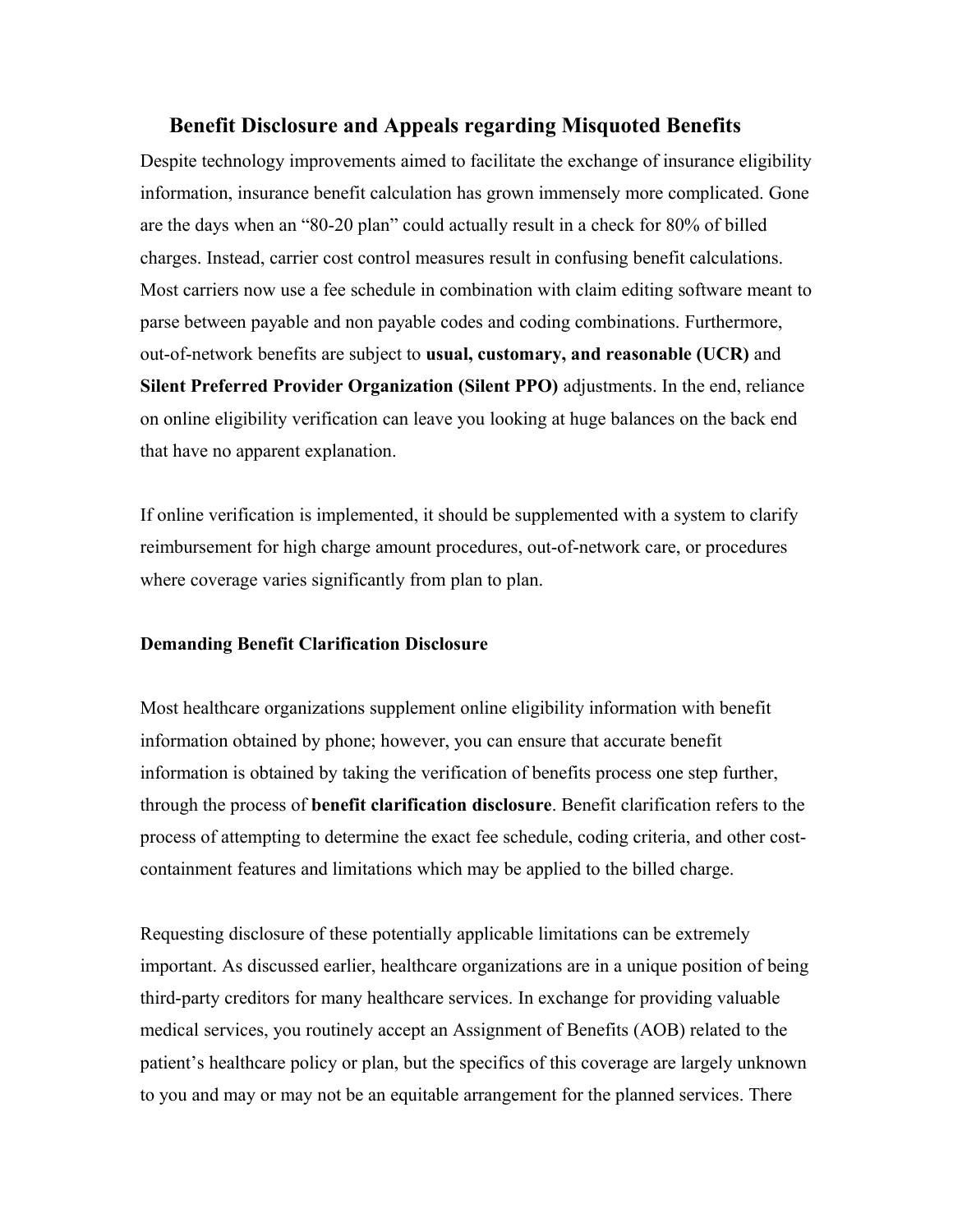are two ways to more accurately determine benefits—obtain a copy of the policy or plan benefits and review the numerous limitations and exclusions, or make a written Pretreatment Disclosure Request asking the carrier to divulge the benefits for the planned services.

The **Right to Disclosure to Insurance Benefit Information** is recognized under many state and federal laws. These laws normally protect the beneficiary's right to obtain detailed benefit information but remain silent regarding the treatment provider's right to benefit information. The insurance company will usually provide benefit information as a courtesy, but such verification does not necessarily have the same implication as a disclosure made in accordance with consumer protection mandates. Because the provider/assignee's right to obtain benefit information is not routinely recognized by the insurance carrier, it is important to submit a copy of the AOB when a disclosure request is made. The wording of this document may play a large role in whether the carrier will recognize the provider's rights or simply ignore the request as being outside the bounds of what is required by law to be provided to healthcare organizations.

The U.S. Department of Labor provides information on protections related to the Employee Retirement Income Security Act of 1974 (ERISA) Benefit Claims Procedure Regulation, which applies to most employer-sponsored benefit plans. This federal regulation requires carriers to disclose certain documents and information used in making group health claim determinations. This protection is very important. You can use it to obtain access to internal clinical criteria, fee schedules, and UCR charge data used to adjudicate and calculate claims. These protections typically mandate disclosure of information to insurance beneficiaries. Litigation initiated by providers has demonstrated that such protections can extend to other qualified parties, however, such as an authorized representative or a third-party assignee, if the request is made in compliance with the regulation.

Many state laws require accurate disclosure of coverage terms. State mandates regarding unfair claims practices often prohibit any misrepresentation of benefit information by an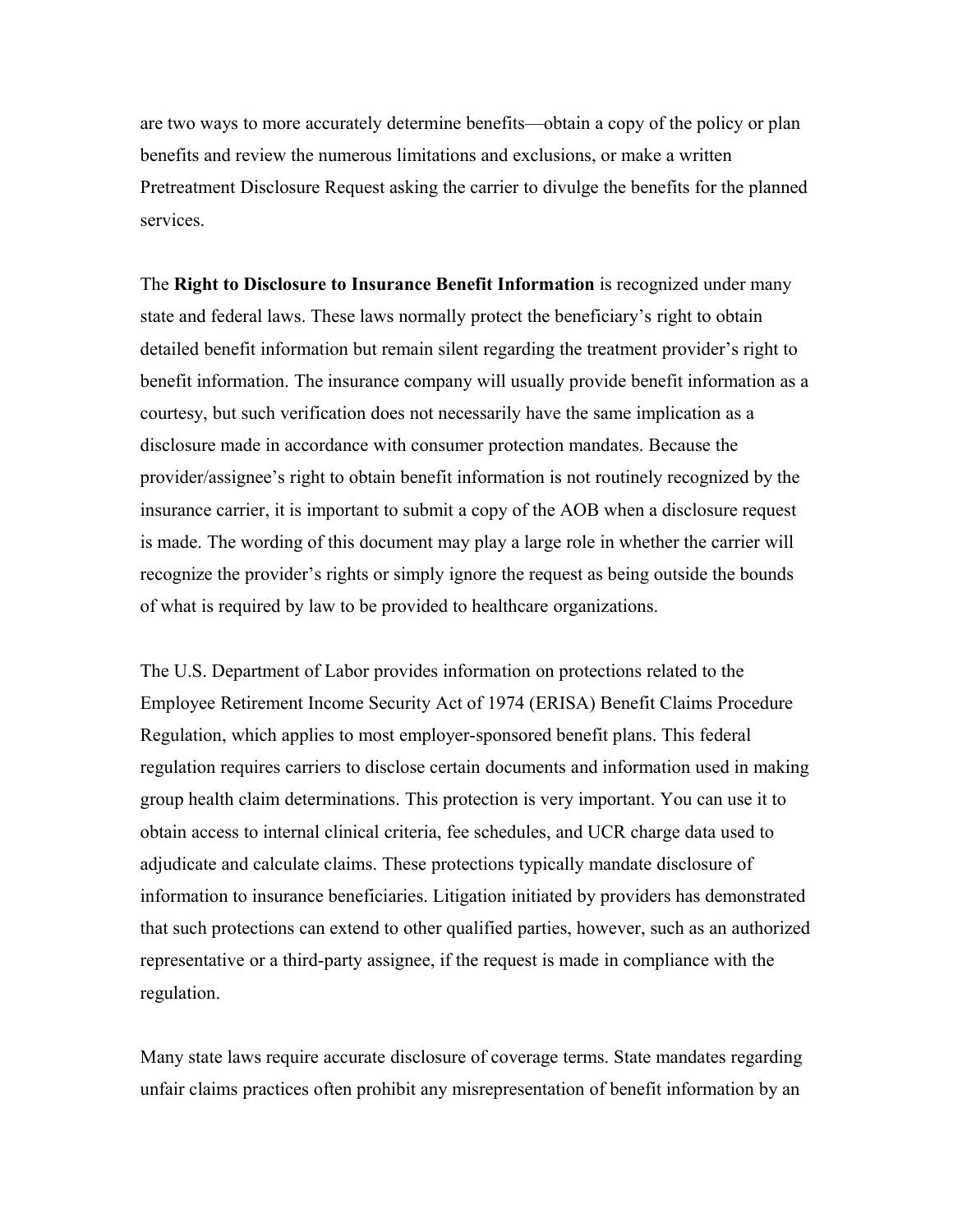insurance carrier. These laws usually require insurance commissioners or other insurance authorities to track and investigate potential violations of this law. Most of these investigations focus on whether the violations are a frequent business practice of the insurer under investigation. Therefore, any complaint related to such laws should attempt to show a pattern of violations over time. Some states have passed even more protective managed care disclosure requirements, such as the Alabama Patient Right to Know Act, the Arkansas Patient Protection Act of 1995, and the Texas Verification Law.

Despite these protections, widespread violations are often found by states that assess disclosure law compliance. The state of New York passed the New York Managed Care Consumer Bill of Rights (MCCBOR), which requires the disclosure of denial information including clinical information used in decision-making as well as information regarding the appeal process. To test carriers' compliance with the protections, the New York Office of Attorney General conducted an "undercover investigation" wherein OAG surveyors posed as consumers shopping for healthcare coverage. As part of the investigation, letters were sent to 22 New York-area health plans inquiring about the coverage available through their various plans for specific medical condition. The letters sought specific coverage information related to their healthcare needs such as coverage and clinical review criteria for insulin pumps, surgery for Crohn's disease, arthroscopic knee surgery, and breast reductions. Some carriers did not respond and those that did respond frequently provided insufficient coverage information to comply with the new law. See the New York OAG Web site

(*www.oag.state.ny.us/press/reports/hmo\_coverage\_info\_report.pdf*) for a copy of the report, including a list of carriers and the grade each was given. The New York OAG report is an indictment of the carriers' poor attempts to convey coverage information and points out the harmful repercussions on patients and providers, as indicated in the following quote:

> "The impact of these findings must be measured in human terms. Violation of the information of the MCCBOR is not an abstract problem. The direct consequences of such violations are likely to be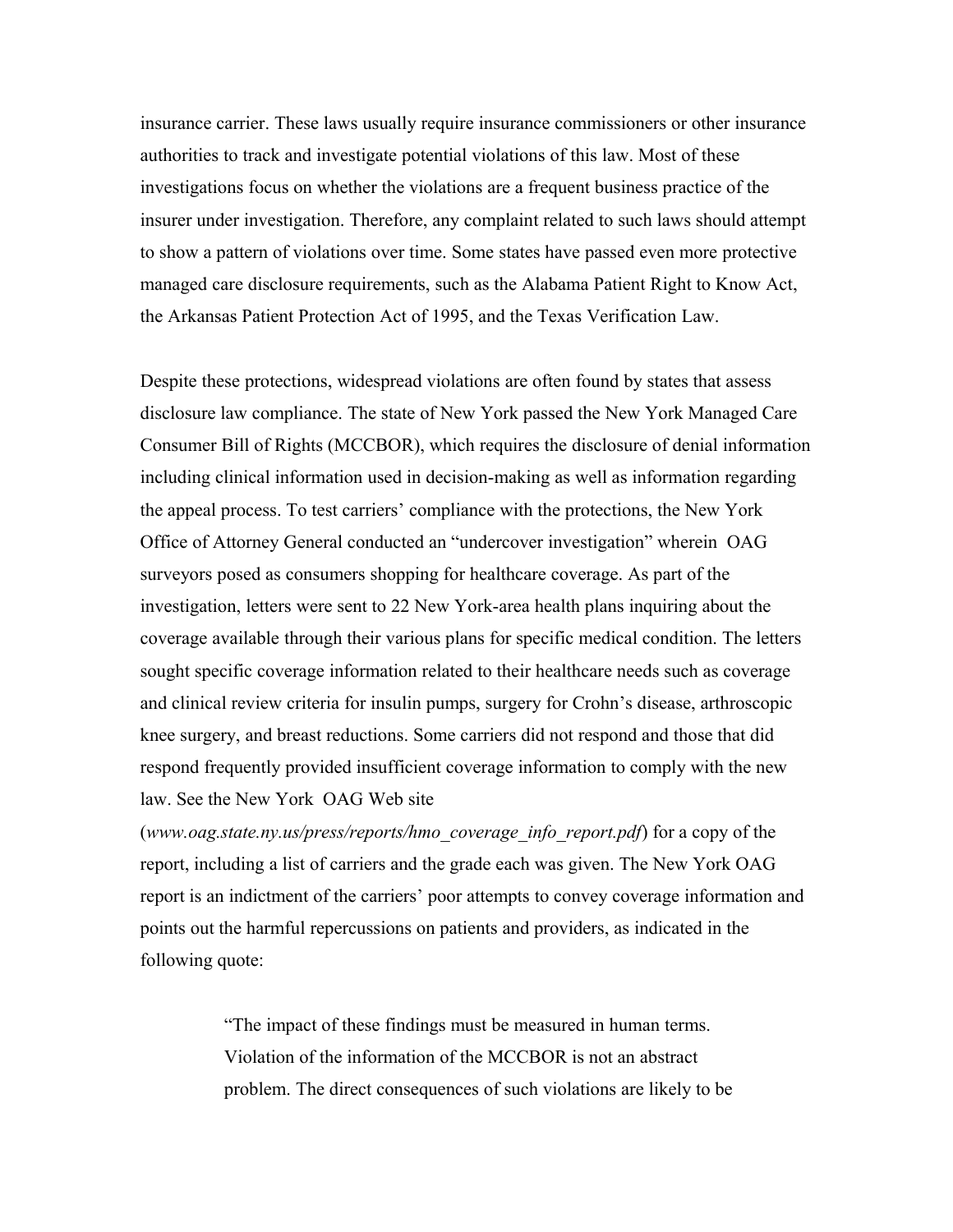confusion, anxiety and fear among consumers with real medical needs. Navigating the health care market is no easy task, and when the choice is compounded by an imminent or existing medical need, full disclosure by health plans takes on added significance. Each time a plan neglects to provide clinical review criteria, the consumer is cast into a state of limbo in which a critical life decision is reduced to uncertain guesswork and high-risk speculation. Each miscalculation caused by a lack of information could leave the prospective enrollee with the choice of either paying for expensive treatment out of pocket or foregoing necessary medical care. The MCCBOR was passed so that consumers would not face that choice. Our survey demonstrates the urgent need to ensure that New York health plans comply with the law."

In light of carriers' poor performance on disclosure requests, providers will need to cite specific rights related related to requests for benefit information. See the Pretreatment Disclosure Request Letter at AppealTraining.com in the Information Requests Category.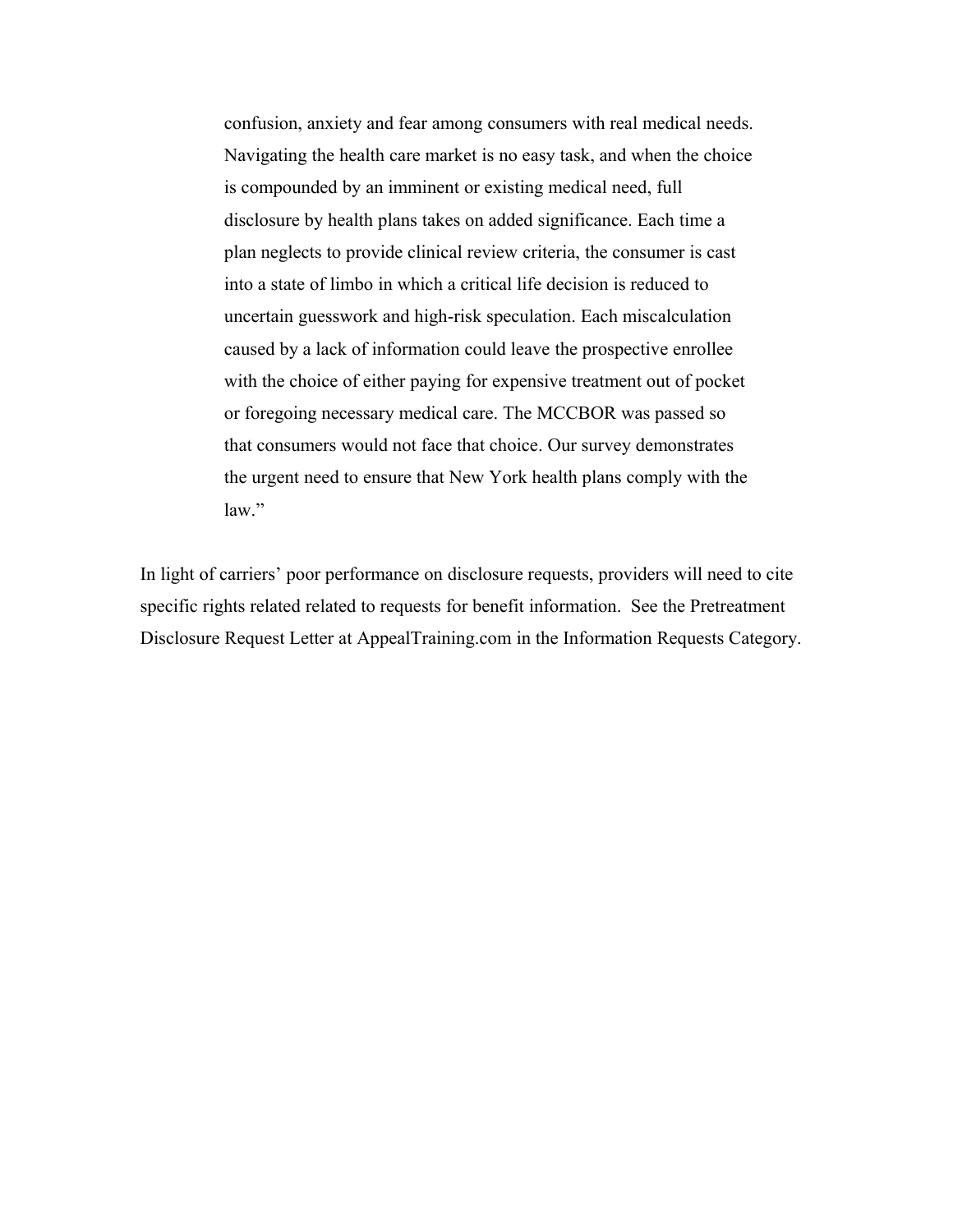# **Registration Data Quality and Related Appeals**

Quality data collection ultimately depends on the accountability and motivation of the registration personnel and accuracy of patient input. Training, auditing, and ongoing incentive programs can play a big role in assisting registration personnel to achieve high standards in patient registration. In addition, data-scrubbing software is implemented in many hospitals to assist with the identification and correction of incorrect or missing data; however, denials stemming from the patient providing insufficient, out-of-date, and inaccurate information regarding coverage are often unavoidable. With the stress a patient is often facing, such challenges in data collection are inevitable.

# **How To Appeal Inaccurate insurance information provided by patients during registration**

Patients are frequently the source of inaccurate information regarding their coverage. For this reason, all detail supplied must be verified with the insurer, including eligibility, deductibles, preauthorization requirements, and other coverage. Unfortunately, incorrect information can result in lack of timely filing denials, lack of precertification denials, and other technical denials. It is important to clarify in your appeal that the patient or the patient's family was the source of the incorrect insurance information which resulted in the denial.

One of the most frequent areas of confusion for patients involves multiple coverage and how the policies coordinate benefits to avoid overpayments. Although multiple coverage provides additional sources of reimbursement, confusion over primary and secondary designations can be a common cause of insurance payment delays, lack of timely filing, and lack of precertification denials. Inaccurate information about the primary carrier can result in a denial due to other insurance. By the time correct information is obtained, the primary carrier's filing deadline has passed and necessary referrals and precertifications are not in order.

In such cases, your appeal must state that the claim was filed in a timely manner. You should also include any proof you have regarding the date of the original claim filing,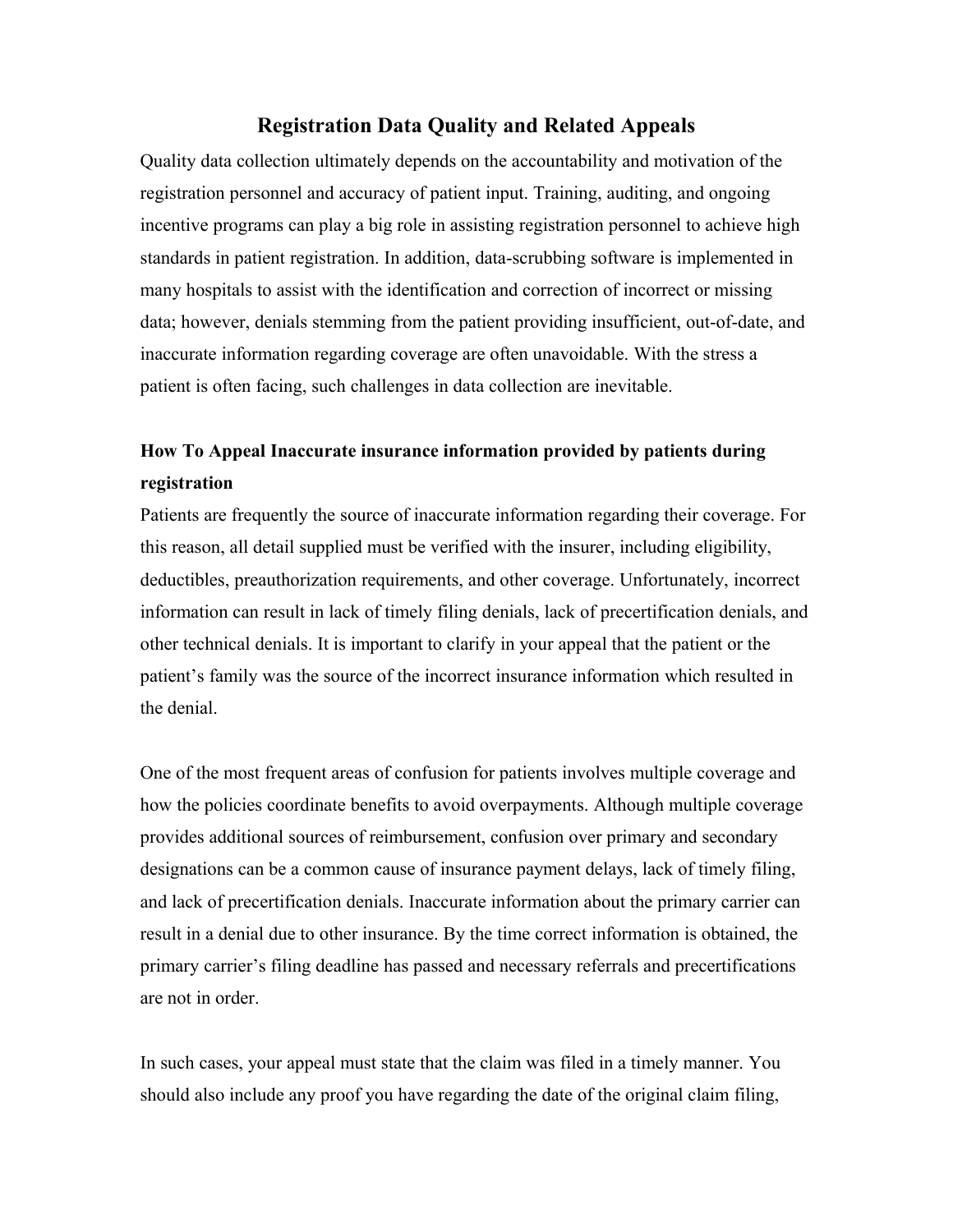such as a printed report from your billing system. Often, carriers will respond that such reports are not adequate proof of timely filing. If this is the case, ask your attorney to supply you with a blank affidavit addressing the claim filing history, which can be completed by the medical biller, notarized, and submitted to the insurance carrier. Because an affidavit is a more formal legal document, the carrier may accept this as documentation of timely filing.

Your attorney likely has valuable input regarding specific local requirements and necessary clarifications, and affidavit forms are readily available online. See *New York Craniofacial Care, P.C. v.* Allstate Ins. Co. at *www.nycourts.gov/reporter/3dseries/2006/2006\_50500.htm*, regarding an affidavit submitted by a medical provider related to prompt payment litigation, which was unpersuasive to the court because it did not clarify that no denial was received by the provider.

In a **coordination-of-benefits (COB)** appeal, you can include the secondary carrier's denial with your proof of timely filing. Ask that the timely filing period be tolled starting with the date you were advised of the true primary coverage. If the patient provided inaccurate information, stress that your office relies on patient-provided information and should not be penalized for unavoidable timely filing delays.

# **Consumer protections related to COB**

Medical billers should also be familiar with state regulations regarding COB. Some states have added consumer protections which go beyond the National Association of Insurance Commissioners' model coordination language. Some of the consumer protections potentially applicable to COB denials are discussed here.

# *State COB regulations stipulating additional time to file claims involving COB denials:*

Alabama law states that if a carrier retroactively denies reimbursement for services as a result of COB with another insurer, the healthcare provider must be given an additional six months from the date the provider received the notice to file the claim with the other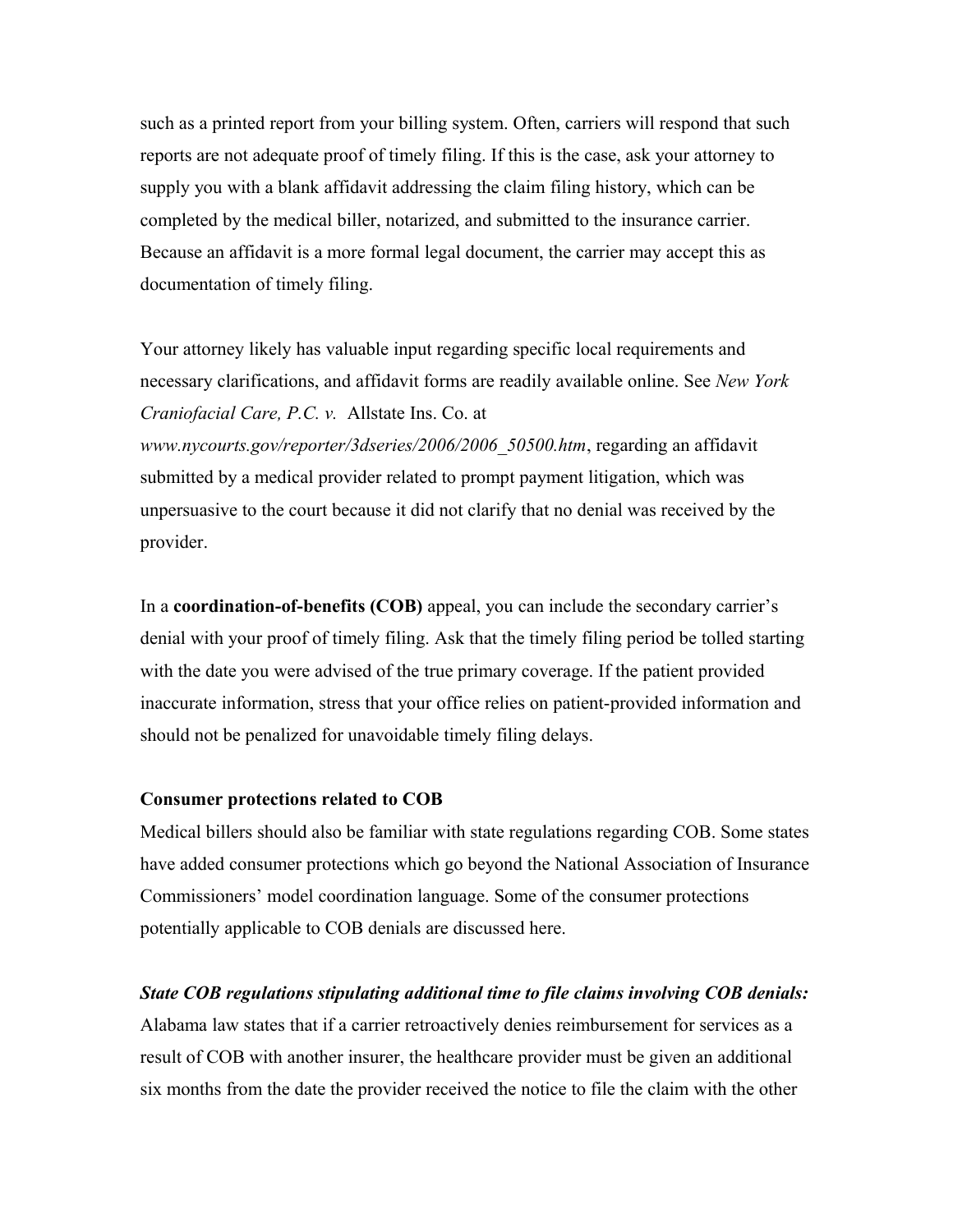coverage. This type of law can help providers overturn a lack of timely filing denials related to COB.

Florida law prohibits the secondary carrier from denying the claim based on the amount of benefits paid by the primary carrier. Specifically, Florida Insurance Statute § 627.4235 "Coordination of benefits" allows only COB limitations in which"the insurers together pay 100% of the total reasonable expenses actually incurred of the type of expense within the benefits described in the policies and presented to the insurer for payment."

#### *State COB regulations limiting time frame for conducting COB investigation: Iowa,*

Kentucky, North Dakota, Oregon, and South Dakota all have a law or insurance regulations requiring COB investigations to take no more than 30 days from receipt of all necessary information needed to pay the claim. If the carriers are unable to agree upon primary/secondary designation, the plans are directed to pay the claim in equal shares and determine their relative liabilities following payment. Once liability has been determined, the secondary plan may have the option to exercise a right of recovery against the primary plan for having paid more than its rightful amount.

*State COB regulations limiting time frame for recoveries: Utah law states that insurers* may make reversals of payments due to COB issues only within 120 days from the date a payment is made, unless the reversal is due to fraudulent acts, fraudulent statements, or material misrepresentation by the insured. Several states' COB regulations imply that recoveries cannot be made by a secondary carrier until the primary carrier has paid benefits.

*State COB designation of primary coverage regulations:* A few states have issued bulletins to clarify coordination rights between medical and auto coverage and give the insured the right to choose which policy is to act as the primary policy:

**New Hampshire:** Department of Insurance Bulletin No. 03-051-AB states that MedPay is not a "plan" and the insured can coordinate and access MedPay coverage for expenses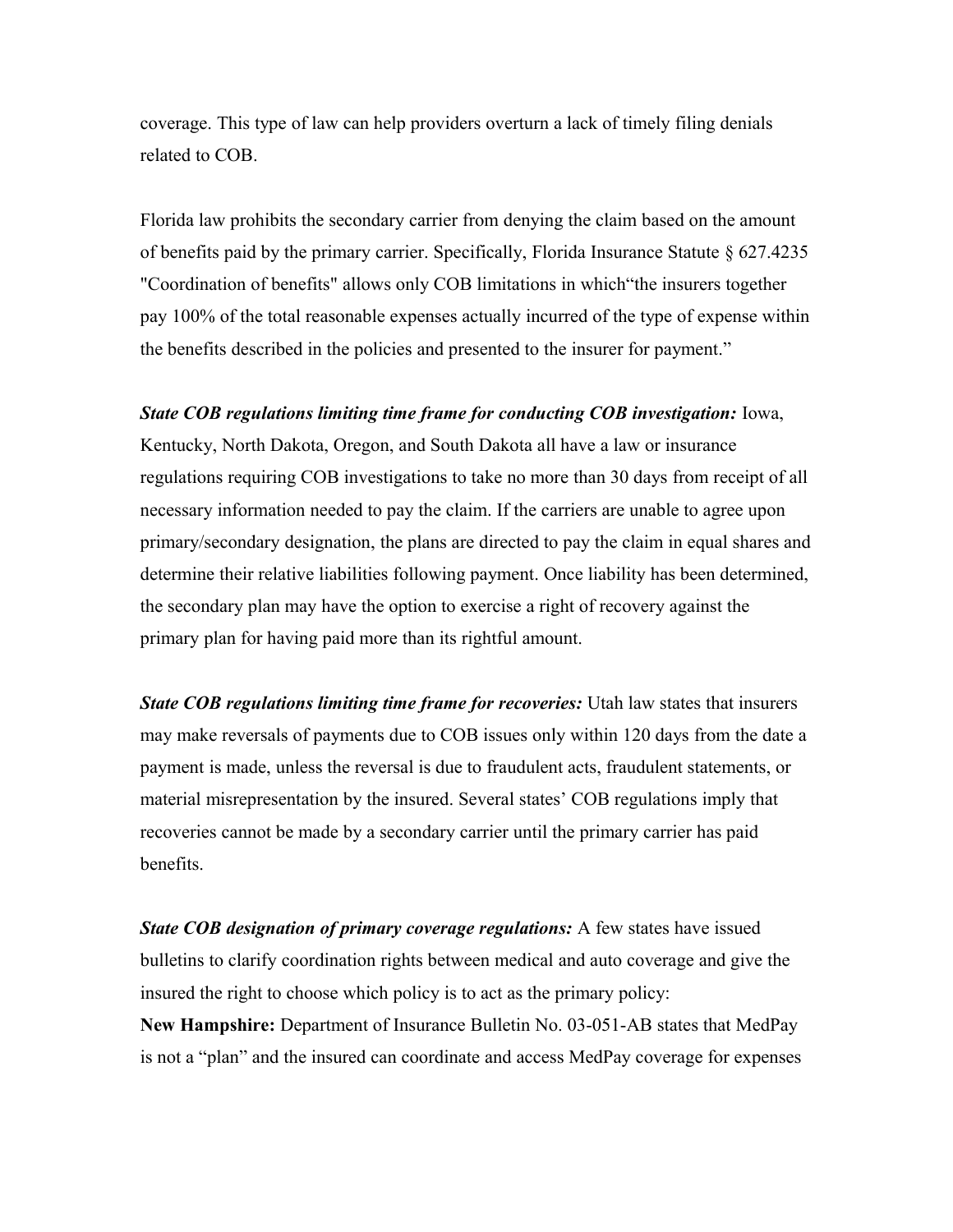not paid under the group plan. You can find this bulletin at

http://www.nh.gov/insurance/bulletins/documents/cob\_and\_medpay\_Ins03-051ab.pdf **New Jersey:** Department of Banking and Insurance Bulletin No. 05-25 clarifies that an insured can chose his or her health plan as primary to auto coverage. You can find this bulletin at *www.njdobi.org/bulletins/blt05\_25.pdf.*

A final rule to keep in mind is that if one carrier has a COB provision and the other does not, the one that does not is always the primary carrier. Therefore, if you receive any denial related to COB, ask for disclosure of the COB provision to ensure that the insurance carrier actually has such wording in the policy or plan document.

# **Inaccurate information provided by insurers during registration**

In the landmark Texas ruling of *Hermann Hospital v. National Standard Insurance Company*, the court ruled that a verification of benefits acted as an inducement on medical providers to provide treatment for an insured person. The Hermann decision ruled that insurers who misrepresent coverage during the verification of benefits process can be liable for any damages the hospital suffers as a result of admitting the patient for treatment. A similar ruling came out of at least eight other states after the Hermann case established this important argument in favor of medical providers.

Many cases that followed this reasoning and managed care's process of providing written precertification gave healthcare organizations written confirmation of coverage to use in such litigation. In *Response Oncology, Inc. v. Blue Cross Blue Shield of Missouri*, the court determined that BCBS of Missouri was liable for chemotherapy treatment rendered subsequent to a written preauthorization. Although the treatment was later determined not to be covered under the terms of the preferred provider agreement, the court stated that the theory of promissory estoppel barred the insurer from denying the hospital's claim despite the high-dose chemotherapy exclusion. In order to pursue payment under promissory estoppel, the court stated that four elements must be present: (1) a promise, (2) on which the party relies to his detriment, (3) in way promisor expected or should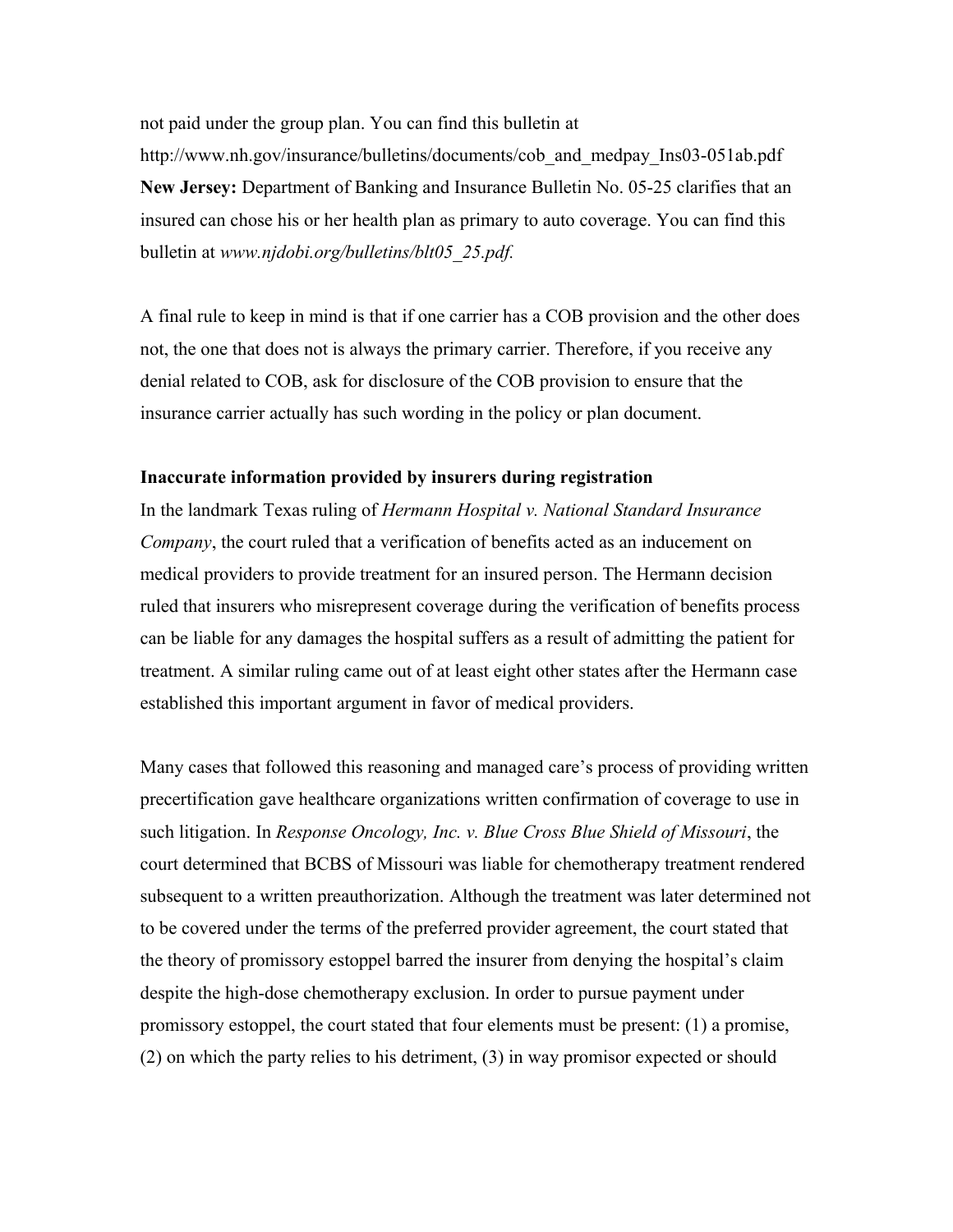have expected, and (4) resulting in injustice which only enforcement of promise could cure.

Such suits are, however, increasingly difficult to pursue. First, insurance carriers have strengthened language in managed care contracts and in oral disclaimers specifying that verifications are not a guarantee of payment. Second, misrepresentation of coverage terms are typically litigated in state courts under state promissory estoppel protections or under state managed care protections which specify that, once preauthorization is extended, it cannot be retracted. However, many health plans fall under ERISA jurisdiction which provides certain exemptions to state regulations.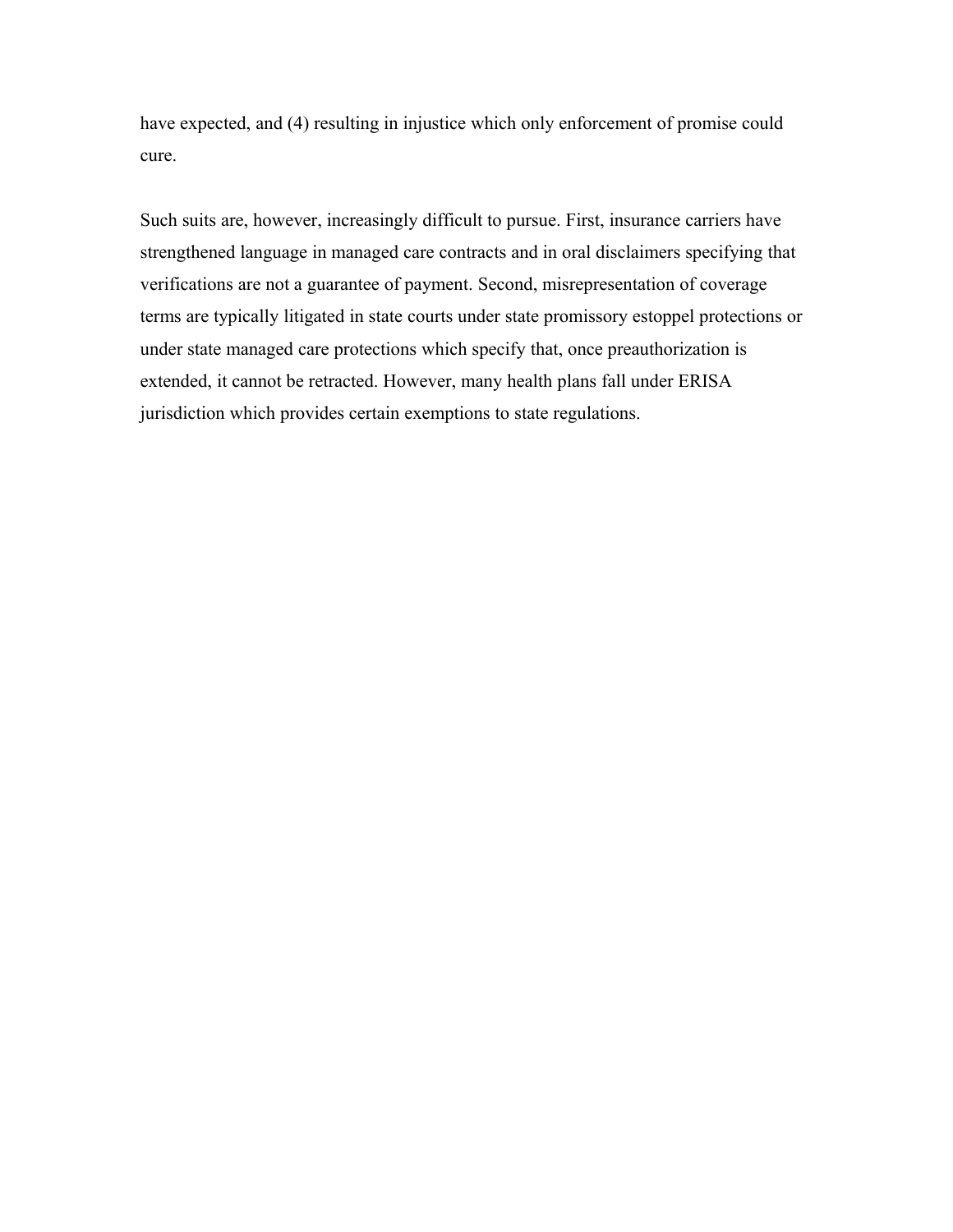# **Protecting your verification efforts**

Because of the complication related to litigation, it is very important to negotiate verification protections into your managed care contract. Providers need contract terms that state that the carrier can deny only precertified treatment under agreed-upon circumstances. Contract language can also clarify that the precertification is binding if it was extended due to the carrier's error in applying the policy terms.

All verification of benefits appeals should detail the exact information provided during the verification. It is important that registration personnel obtain the name of the carrier representative who provided the information and whether the phone call was recorded. If a disagreement ensues regarding the information provided, you can request that the carrier review the contents of the recording. In the absence of a recording, registration personnel can be asked to sign an affidavit attesting to the information obtained.

An affidavit can be used during an appeal to legally attest to the facts related to claim submission. An affidavit can be used in a verification of benefits appeal to establish the exact information the verification staff would be willing to confirm in court, such as the eligibility and coverage information obtained, or whether oral preauthorization was granted. Affidavit submission can be highly effective because affidavits are generally admissible in court. Submission of a signed affidavit also signals to the carrier that you have prepared your appeal in such a way that the information could serve you well if legal action ensues. At a minimum, the affidavit should detail the information obtained and include the name and signature of the healthcare registrar who obtained the information.

Your appeal should also cite your state protections related to verification or preauthorization or both. Almost every state has an Unfair Claim Processing Act, which specifically prohibits misrepresentations of coverage terms. Make sure you use any state managed care protections related to preauthorization or verification. Although the state mandates may not be binding because of jurisdictional issues, they are still persuasive in demonstrating the providers' reliance on such information. Further, jurisdiction is often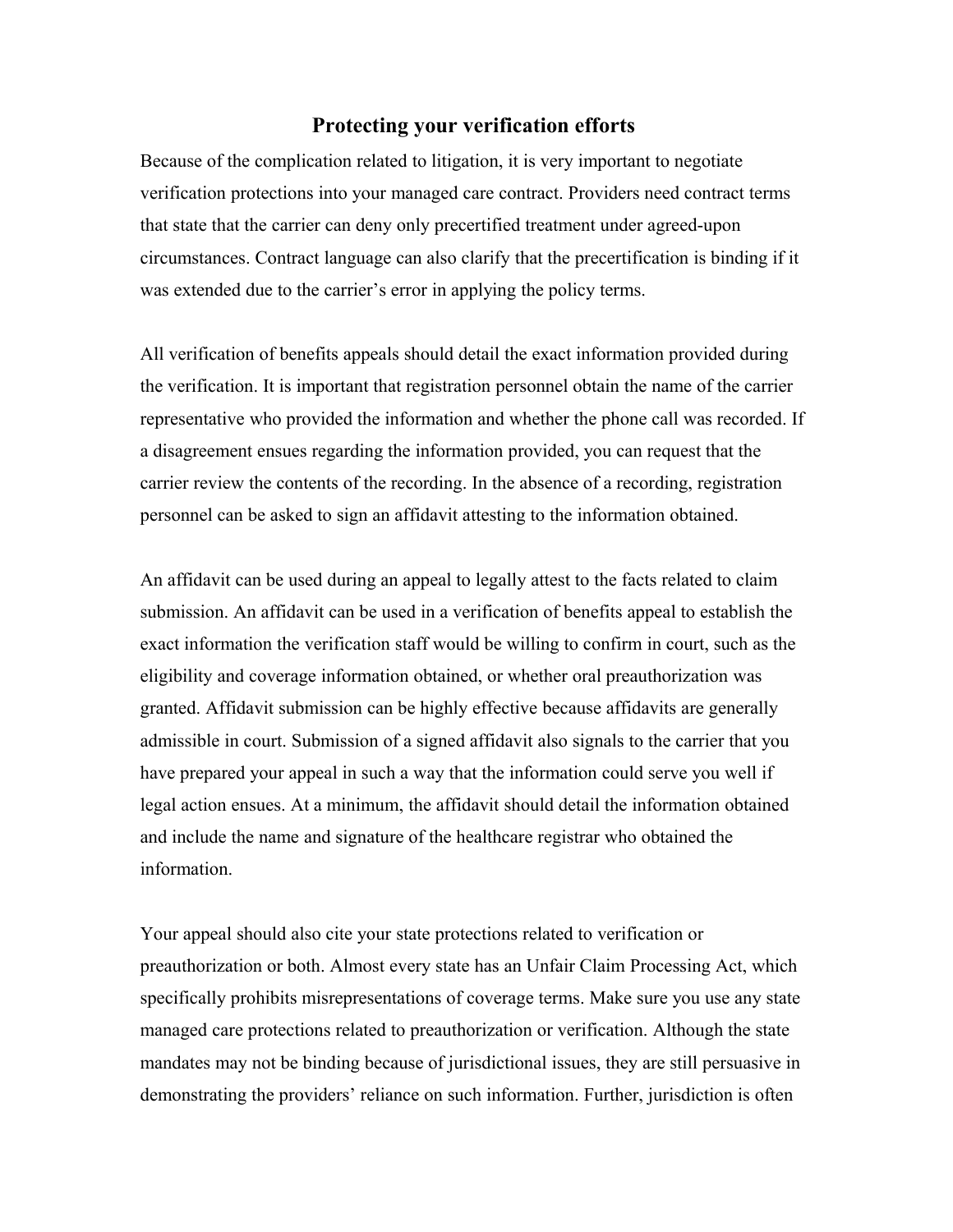unclear at the time of appeal, and citing these important state protections may prompt the carrier to respond to its position on the applicability of such information.

If the insurance company does claim ERISA exemption from state law, your use of the Pretreatment Benefit Clarification can be invaluable even if the insurance company did not provide a written response to the request. Under ERISA, failure to properly disclose coverage terms when requested by a qualified party can result in a \$110 per day penalty for the time frame the carrier has failed to comply with the request. Employers and insurance carriers can be liable for stiff penalties related to this penalty, especially when it affects coverage availability.

One of the largest ERISA disclosure penalties awarded involved the employer's failure to update eligibility data. An employee of Hanna Steel terminated his employment from the company in December 1996. Hanna Steel was required to update the employee eligibility data in the Blue Cross Blue Shield (BCBS) of Alabama's computer system; however, Hanna Steel entered erroneous information in the system and indicated that the employee was eligible into 1997. As a result of the inaccurate information in the BCBS system, the employee was unable to obtain coverage from his subsequent employer, who also used the services of BCBS. In 1997, a family member contracted Hodgkin's disease and received thousands of dollars' worth of medical care. BCBS denied the claims due to the question of eligibility. The former employer sued Hanna Steel for failing to notify him of his right to continued coverage under the Hanna Steel Health Plan.

The District Court of the Northern District of Alabama determined that Hanna Steel failed to notify the employee and his beneficiaries of the continuation rights. The district court also awarded the family \$93,075 in penalties due to Hanna Steel's failure to abide by the ERISA disclosure law. The  $11<sup>th</sup>$  Circuit Court of Appeals upheld the portion of the penalty fee awarded to the beneficiary but reversed the portion of the penalty fee related to the beneficiary's dependents' claims.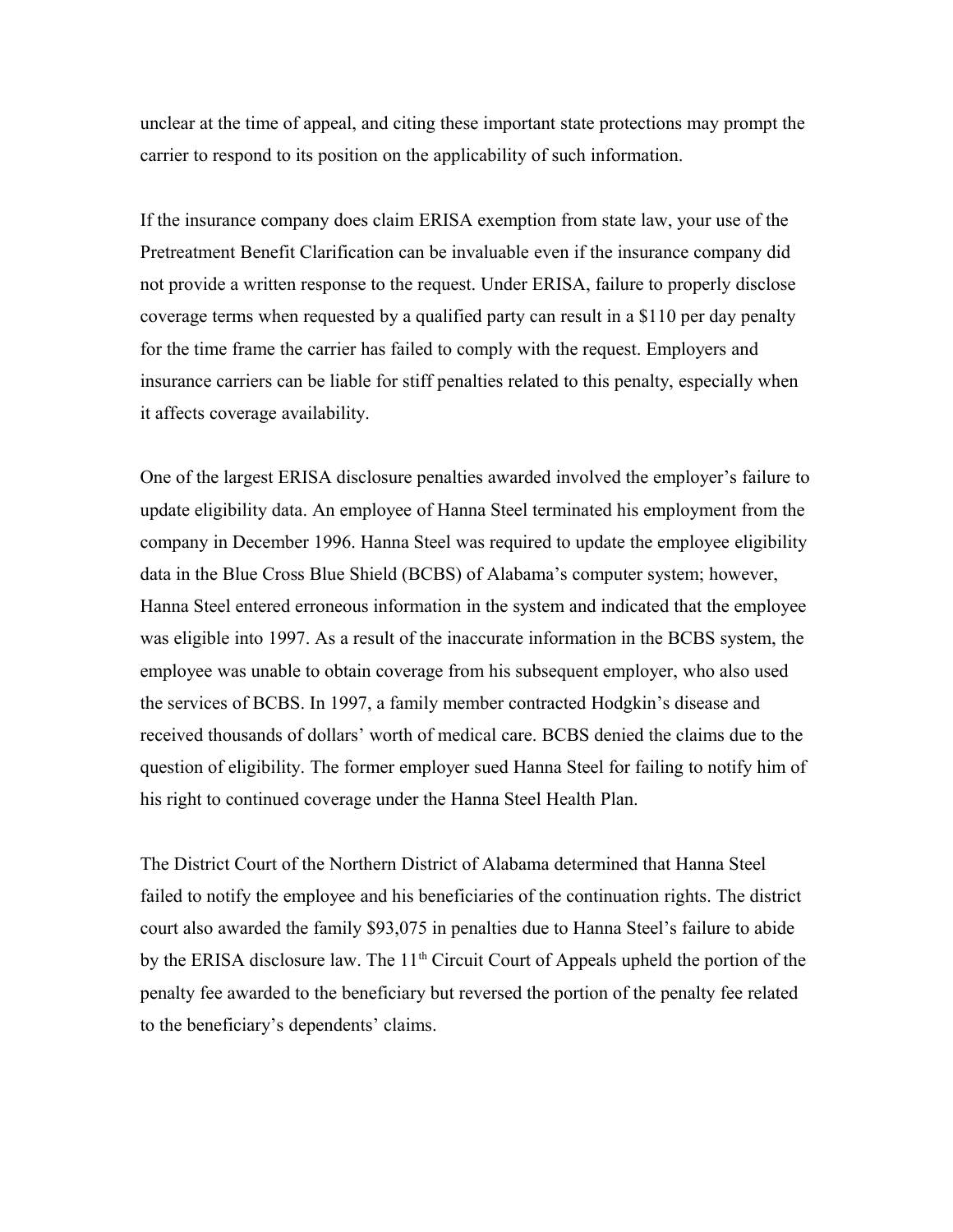Penalties awarded for failure to disclose are important to healthcare providers because providers are so frequently denied complete access to detailed information regarding denials. Furthermore, citing the potential for disclosure penalties can be effective in appeals that focus on the carrier's failure to abide by disclosure requirements.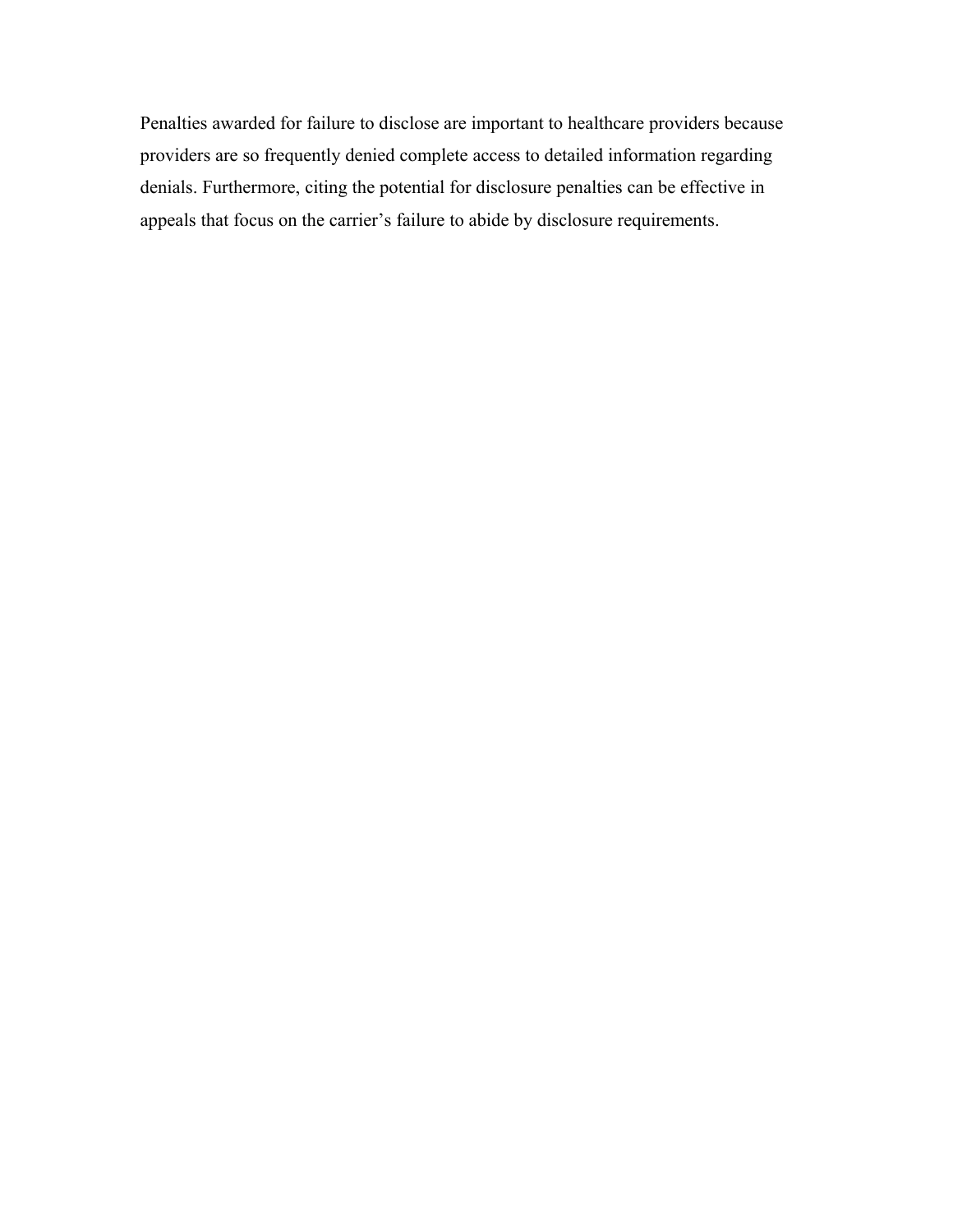# **Demanding Benefit Clarification Disclosure**

Most healthcare organizations supplement online eligibility information with benefit information obtained by phone; however, you can ensure that accurate benefit information is obtained by taking the verification of benefits process one step further, through the process of **benefit clarification disclosure**. Benefit clarification refers to the process of attempting to determine the exact fee schedule, coding criteria, and other costcontainment features and limitations which may be applied to the billed charge.

Requesting disclosure of these potentially applicable limitations can be extremely important. As discussed earlier, healthcare organizations are in a unique position of being third-party creditors for many healthcare services. In exchange for providing valuable medical services, you routinely accept an Assignment of Benefits (AOB) related to the patient's healthcare policy or plan, but the specifics of this coverage are largely unknown to you and may or may not be an equitable arrangement for the planned services. There are two ways to more accurately determine benefits—obtain a copy of the policy or plan benefits and review the numerous limitations and exclusions, or make a written Pretreatment Disclosure Request asking the carrier to divulge the benefits for the planned services.

The **Right to Disclosure to Insurance Benefit Information** is recognized under many state and federal laws. These laws normally protect the beneficiary's right to obtain detailed benefit information but remain silent regarding the treatment provider's right to benefit information. The insurance company will usually provide benefit information as a courtesy, but such verification does not necessarily have the same implication as a disclosure made in accordance with consumer protection mandates. Because the provider/assignee's right to obtain benefit information is not routinely recognized by the insurance carrier, it is important to submit a copy of the AOB when a disclosure request is made. The wording of this document may play a large role in whether the carrier will recognize the provider's rights or simply ignore the request as being outside the bounds of what is required by law to be provided to healthcare organizations.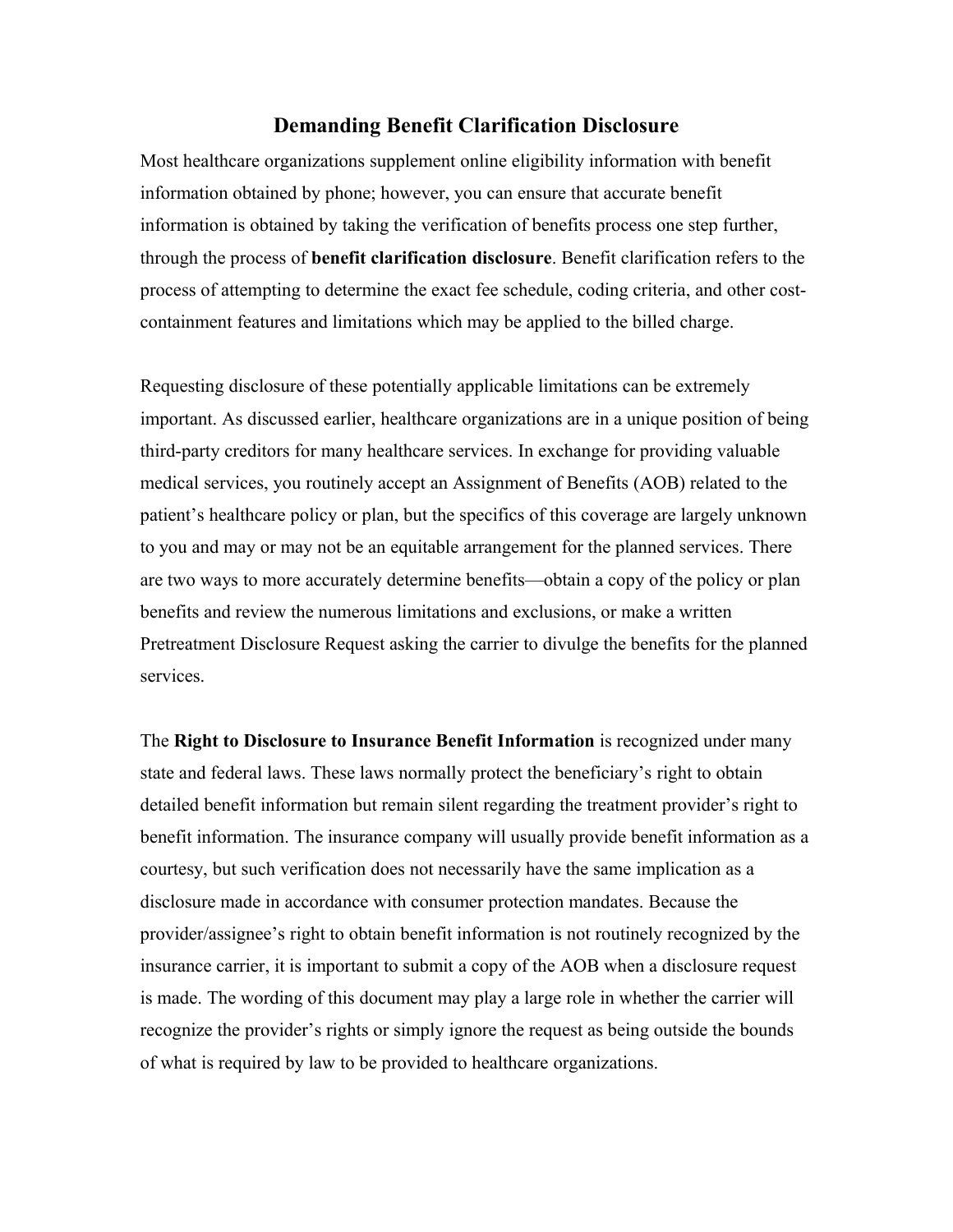The U.S. Department of Labor provides information on protections related to the Employee Retirement Income Security Act of 1974 (ERISA) Benefit Claims Procedure Regulation, which applies to most employer-sponsored benefit plans. This federal regulation requires carriers to disclose certain documents and information used in making group health claim determinations. This protection is very important. You can use it to obtain access to internal clinical criteria, fee schedules, and UCR charge data used to adjudicate and calculate claims. These protections typically mandate disclosure of information to insurance beneficiaries. Litigation initiated by providers has demonstrated that such protections can extend to other qualified parties, however, such as an authorized representative or a third-party assignee, if the request is made in compliance with the regulation.

Many state laws require accurate disclosure of coverage terms. State mandates regarding unfair claims practices often prohibit any misrepresentation of benefit information by an insurance carrier. These laws usually require insurance commissioners or other insurance authorities to track and investigate potential violations of this law. Most of these investigations focus on whether the violations are a frequent business practice of the insurer under investigation. Therefore, any complaint related to such laws should attempt to show a pattern of violations over time. Some states have passed even more protective managed care disclosure requirements, such as the Alabama Patient Right to Know Act, the Arkansas Patient Protection Act of 1995, and the Texas Verification Law.

Despite these protections, widespread violations are often found by states that assess disclosure law compliance. The state of New York passed the New York Managed Care Consumer Bill of Rights (MCCBOR), which requires the disclosure of denial information including clinical information used in decision-making as well as information regarding the appeal process. To test carriers' compliance with the protections, the New York Office of Attorney General conducted an "undercover investigation" wherein OAG surveyors posed as consumers shopping for healthcare coverage. As part of the investigation, letters were sent to 22 New York-area health plans inquiring about the coverage available through their various plans for specific medical condition. The letters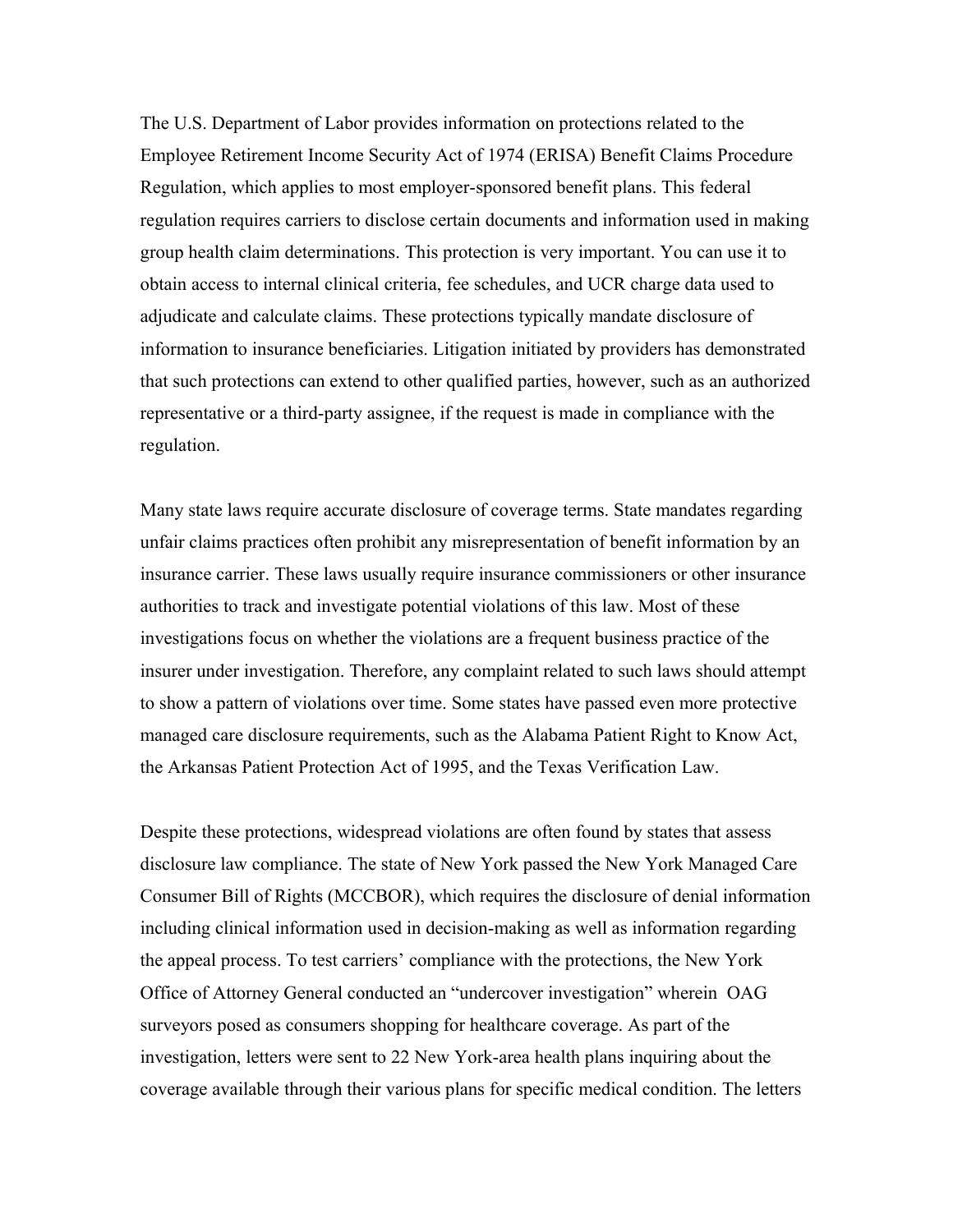sought specific coverage information related to their healthcare needs such as coverage and clinical review criteria for insulin pumps, surgery for Crohn's disease, arthroscopic knee surgery, and breast reductions. Some carriers did not respond and those that did respond frequently provided insufficient coverage information to comply with the new law. See the New York OAG Web site

(*www.oag.state.ny.us/press/reports/hmo\_coverage\_info\_report.pdf*) for a copy of the report, including a list of carriers and the grade each was given. The New York OAG report is an indictment of the carriers' poor attempts to convey coverage information and points out the harmful repercussions on patients and providers, as indicated in the following quote:

> "The impact of these findings must be measured in human terms. Violation of the information of the MCCBOR is not an abstract problem. The direct consequences of such violations are likely to be confusion, anxiety and fear among consumers with real medical needs. Navigating the health care market is no easy task, and when the choice is compounded by an imminent or existing medical need, full disclosure by health plans takes on added significance. Each time a plan neglects to provide clinical review criteria, the consumer is cast into a state of limbo in which a critical life decision is reduced to uncertain guesswork and high-risk speculation. Each miscalculation caused by a lack of information could leave the prospective enrollee with the choice of either paying for expensive treatment out of pocket or foregoing necessary medical care. The MCCBOR was passed so that consumers would not face that choice. Our survey demonstrates the urgent need to ensure that New York health plans comply with the law."

In light of carriers' poor performance on disclosure requests, providers will need to cite specific rights related related to requests for benefit information. See the Pretreatment Disclosure Request Letter at AppealTraining.com.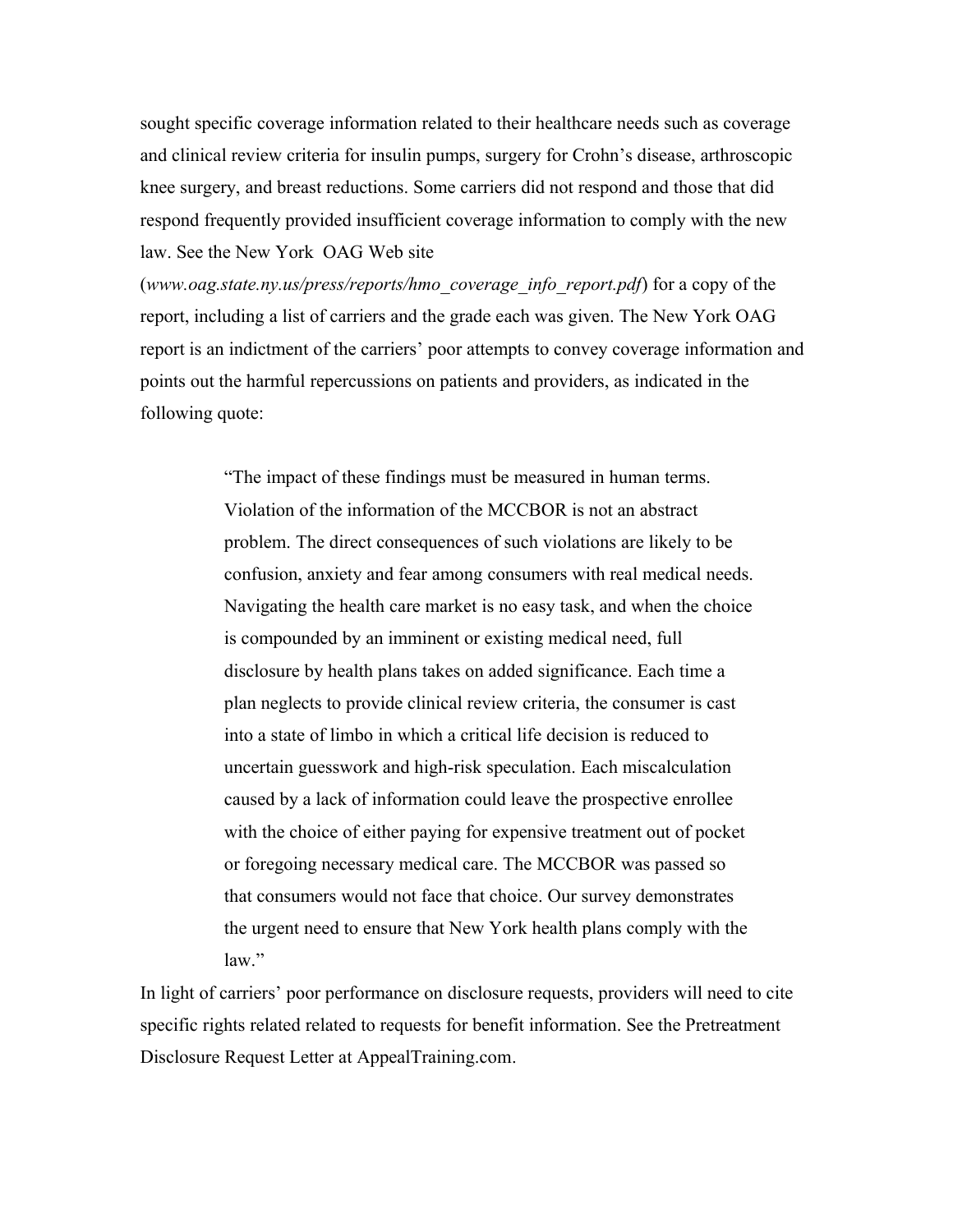# **How To Use the Pretreatment Disclosure Request**

In light of the potential for error in the verification process and carriers' general unwillingness to guarantee most verification, providers are left with uncertain coverage information. How can providers ensure that accurate coverage information is obtained?

The one clear protection that medical providers have underutilized is that many state laws and the ERISA disclosure requirement can apply to a formal request for coverage information. Unfortunately, carriers often take the position that while policyholders and plan participants have certain disclosure rights about coverage, providers do not necessarily have the same rights. Therefore, it is important that any request for coverage information be in writing and reference the provider's assignment of benefits or any other authorization to represent the patient. See the topic Benefit Disclosure (2MAINBenefitDisclosureandMisquotedBenefits.doc) for a more complete discussion of seeking benefit disclosure.

The Appeal Solutions' Pretreatment Disclosure Request, available below, is much more effective at obtaining accurate information than a mere phone call to verify coverage. First, the written disclosure request demands both eligibility information and coverage availability for a specific procedure or procedure code. In order to provide accurate information, insurance companies require detailed information regarding the planned treatment, such as a presumptive diagnosis, provider identification, and anticipated charge amounts. Such variables can significantly affect benefit calculation. An inadequately detailed request may not provide the information sought and may not even garner a written response. For example, Texas law requires PPOs and HMOs to honor verification requests from contracted providers. Once verification is issued by a carrier, the PPO or HMO may not deny or reduce payment for those healthcare services if the care was provided as described. Texas Administrative Code, Title 29, Subchapter 19.1724 outlines 13 data elements which healthcare providers must submit in order to secure a binding, unique "verification number" under the law. Those elements, listed here, provide insight into what carriers may consider the "minimal" information necessary to adequately respond to a Pretreatment Disclosure Request: